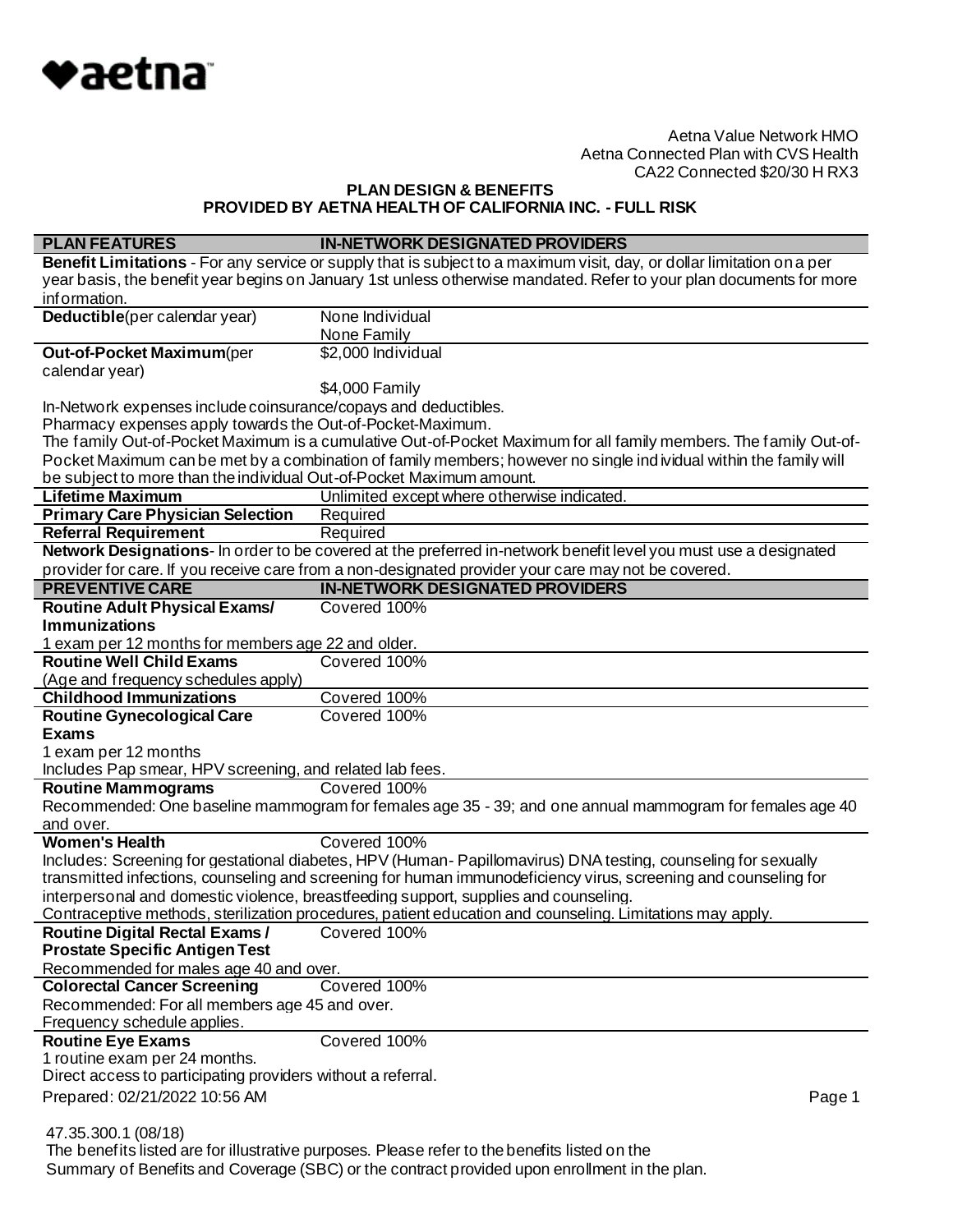

# **PLAN DESIGN & BENEFITS PROVIDED BY AETNA HEALTH OF CALIFORNIA INC. - FULL RISK**

| <b>Routine Hearing Screening</b>                                | Covered 100%                                                                                                        |
|-----------------------------------------------------------------|---------------------------------------------------------------------------------------------------------------------|
| <b>PHYSICIAN SERVICES</b>                                       | <b>IN-NETWORK DESIGNATED PROVIDERS</b>                                                                              |
| <b>Primary Care Physician Visits</b>                            | \$20 office visit copay                                                                                             |
|                                                                 | Includes services of an internist, general physician, family practitioner or pediatrician.                          |
| <b>Specialist Office Visits</b>                                 | \$30 office visit copay                                                                                             |
| <b>Pre-Natal Maternity</b>                                      | Covered 100%                                                                                                        |
| <b>Walk-in Clinics</b>                                          | Covered 100%                                                                                                        |
|                                                                 | Walk-in Clinics are free-standing health care facilities that (a) may be located in or with a pharmacy, drug store, |
|                                                                 | supermarket or other retail store; and (b) provide limited medical care and services on a scheduled or unscheduled  |
|                                                                 | basis. Urgent care centers, emergency rooms, the outpatient department of a hospital, ambulatory surgical centers,  |
| and physician offices are not considered to be Walk-in Clinics. |                                                                                                                     |
| <b>Allergy Testing</b>                                          | Your cost sharing is based on the type of service and where it is performed                                         |
| <b>Allergy Injections</b>                                       | Your cost sharing is based on the type of service and where it is performed                                         |
| <b>DIAGNOSTIC PROCEDURES</b>                                    | <b>IN-NETWORK DESIGNATED PROVIDERS</b>                                                                              |
| <b>Diagnostic Laboratory</b>                                    | Covered 100%                                                                                                        |
|                                                                 | If performed as a part of a physician office visit and billed by the physician, expenses are covered subject to the |
| applicable physician's office visit member cost sharing.        |                                                                                                                     |
| <b>Diagnostic X-ray</b>                                         | Covered 100%                                                                                                        |
|                                                                 | If performed as a part of a physician office visit and billed by the physician, expenses are covered subject to the |
| applicable physician's office visit member cost sharing.        |                                                                                                                     |
| <b>Diagnostic X-ray for Complex</b>                             | $$100$ copay                                                                                                        |
| <b>Imaging Services</b>                                         |                                                                                                                     |
|                                                                 | If performed as a part of a physician office visit and billed by the physician, expenses are covered subject to the |
| applicable physician's office visit member cost sharing.        |                                                                                                                     |
|                                                                 |                                                                                                                     |
| <b>EMERGENCY MEDICAL CARE</b>                                   | <b>IN-NETWORK DESIGNATED PROVIDERS</b>                                                                              |
| <b>Urgent Care Provider</b>                                     | \$50 office visit copay                                                                                             |
| <b>Non-Urgent Use of Urgent Care</b>                            | <b>Not Covered</b>                                                                                                  |
| <b>Provider</b>                                                 |                                                                                                                     |
| <b>Emergency Room</b>                                           | \$300 copay                                                                                                         |
| Copay waived if admitted                                        |                                                                                                                     |
| Non-Emergency Care in an                                        | Not Covered                                                                                                         |
| <b>Emergency Room</b>                                           |                                                                                                                     |
| <b>Emergency Use of Ambulance</b>                               | $$150$ copay                                                                                                        |
| <b>Non-Emergency Use of Ambulance</b>                           | <b>Not Covered</b>                                                                                                  |
| <b>HOSPITAL CARE</b>                                            | <b>IN-NETWORK DESIGNATED PROVIDERS</b>                                                                              |
| <b>Inpatient Hospital</b>                                       | $$500$ copay                                                                                                        |
|                                                                 | Your cost sharing applies to all covered benefits incurred during your inpatient stay.                              |
| <b>Inpatient Maternity Coverage</b>                             | \$20 for Physician Maternity Services; \$500 copay for Facility Services                                            |
| (includes delivery and postpartum                               |                                                                                                                     |
| care)                                                           |                                                                                                                     |
|                                                                 | Your cost sharing applies to all covered benefits incurred during your inpatient stay.                              |
| <b>Outpatient Surgery - Hospital</b>                            | $$300$ copay                                                                                                        |
|                                                                 | Your cost sharing applies to all covered benefits incurred during your outpatient visit.                            |
| <b>Outpatient Surgery - Freestanding</b>                        | $$100$ copay                                                                                                        |
| <b>Facility</b>                                                 |                                                                                                                     |
|                                                                 | Your cost sharing applies to all covered benefits incurred during your outpatient visit.                            |
| Prepared: 02/21/2022 10:56 AM                                   | Page 2                                                                                                              |

 47.35.300.1 (08/18) The benefits listed are for illustrative purposes. Please refer to the benefits listed on the Summary of Benefits and Coverage (SBC) or the contract provided upon enrollment in the plan.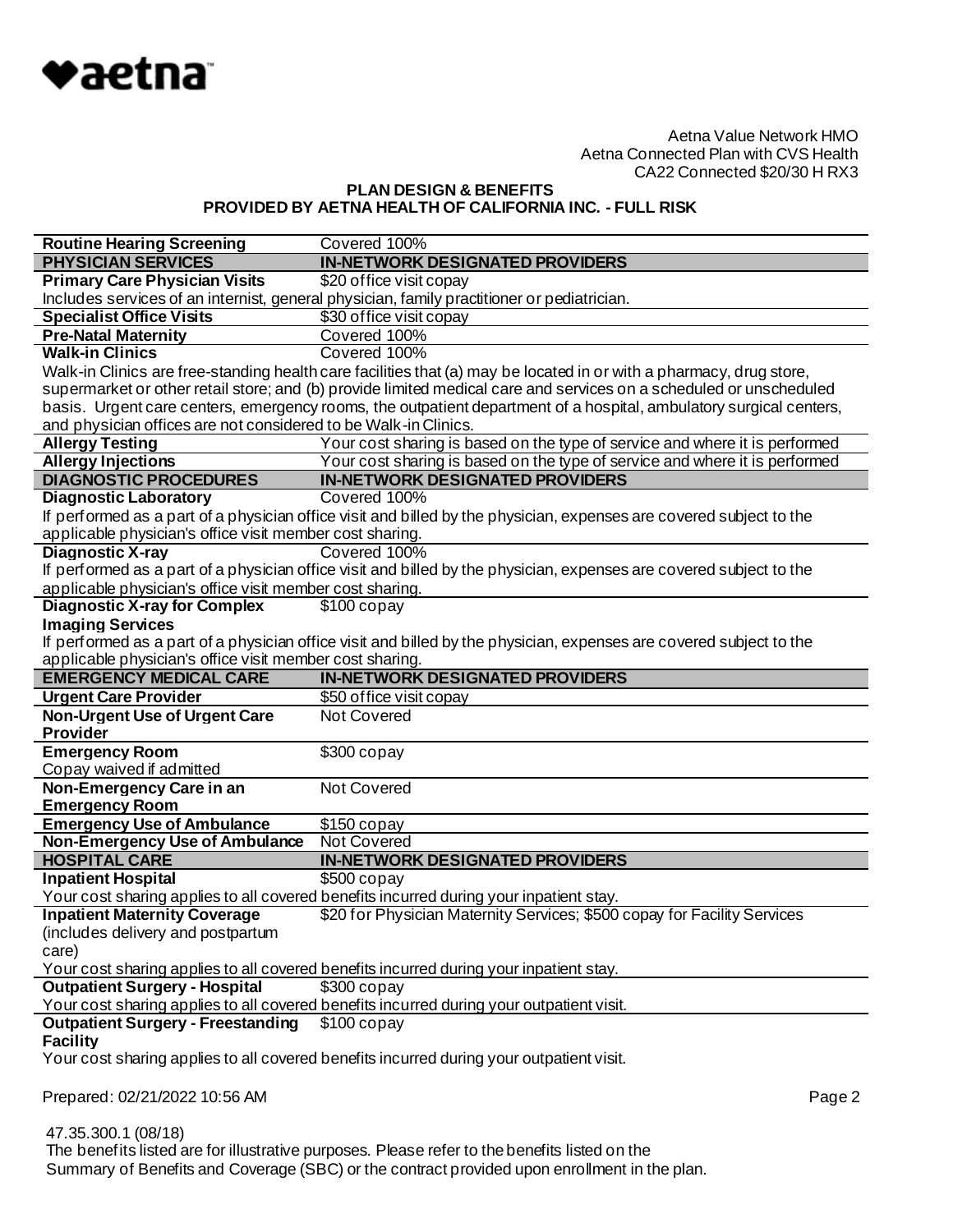

**PLAN DESIGN & BENEFITS PROVIDED BY AETNA HEALTH OF CALIFORNIA INC. - FULL RISK**

| <b>MENTAL HEALTH SERVICES</b>                                               | <b>IN-NETWORK DESIGNATED PROVIDERS</b>                                                                                   |
|-----------------------------------------------------------------------------|--------------------------------------------------------------------------------------------------------------------------|
| <b>Mental Health Inpatient</b>                                              | $$500$ copay                                                                                                             |
|                                                                             | Your cost sharing applies to all covered benefits incurred during your inpatient stay.                                   |
| <b>Mental Health Office Visits</b>                                          | \$30 copay                                                                                                               |
|                                                                             | Your cost sharing applies to all covered benefits incurred during your outpatient visit.                                 |
| <b>Other Mental Health Services</b>                                         | Covered 100%                                                                                                             |
| <b>SUBSTANCE ABUSE</b>                                                      | <b>IN-NETWORK DESIGNATED PROVIDERS</b>                                                                                   |
| Inpatient                                                                   | $$500$ copay                                                                                                             |
|                                                                             | Your cost sharing applies to all covered benefits incurred during your inpatient stay.                                   |
| <b>Residential Treatment Facility</b>                                       | $$500$ copay                                                                                                             |
| <b>Substance Abuse Office Visits</b>                                        | \$30 copay                                                                                                               |
|                                                                             | Your cost sharing applies to all covered benefits incurred during your outpatient visit.                                 |
| <b>Other Substance Abuse Services</b>                                       | Covered 100%                                                                                                             |
| <b>OTHER SERVICES</b>                                                       | <b>IN-NETWORK DESIGNATED PROVIDERS</b>                                                                                   |
| <b>Skilled Nursing Facility</b>                                             | $$500$ copay                                                                                                             |
| Limited to 100 days per year                                                |                                                                                                                          |
|                                                                             | Your cost sharing applies to all covered benefits incurred during your inpatient stay.                                   |
| <b>Home Health Care</b>                                                     | \$30 copay                                                                                                               |
| Limited to 120 visits per year                                              |                                                                                                                          |
|                                                                             | Limited to 3 intermittent visits per day by a participating home health care agency; 1 visit equals a period of 4 hrs or |
| less.                                                                       |                                                                                                                          |
| <b>Hospice Care - Inpatient</b>                                             | $$500$ copay                                                                                                             |
|                                                                             | Your cost sharing applies to all covered benefits incurred during your inpatient stay.                                   |
| <b>Hospice Care - Outpatient</b>                                            | $$30$ copay                                                                                                              |
|                                                                             | Your cost sharing applies to all covered benefits incurred during your outpatient visit.                                 |
| <b>Outpatient Short-Term</b>                                                | $$30$ copay                                                                                                              |
| <b>Rehabilitation</b>                                                       |                                                                                                                          |
| Includes speech, physical, occupational therapy                             |                                                                                                                          |
| <b>Spinal Manipulation Therapy</b>                                          | \$15 copay                                                                                                               |
| Limited to 20 visits per year                                               |                                                                                                                          |
| Direct access to participating providers without a referral.                |                                                                                                                          |
| <b>Habilitative Physical Therapy</b>                                        | Refer to MBH Outpatient Mental Health All Other                                                                          |
| <b>Habilitative Occupational Therapy</b>                                    | Refer to MBH Outpatient Mental Health All Other                                                                          |
| <b>Habilitative Speech Therapy</b>                                          | Refer to MBH Outpatient Mental Health All Other                                                                          |
| <b>Autism Behavioral Therapy</b>                                            | Refer to MBH Outpatient Mental Health                                                                                    |
| Covered same as any other Outpatient Mental Health benefit                  |                                                                                                                          |
| <b>Autism Applied Behavior Analysis</b>                                     | Refer to MBH Outpatient Mental Health Other Services                                                                     |
| Covered same as any other Outpatient Mental Health Other Services benefit   |                                                                                                                          |
| <b>Autism Physical Therapy</b>                                              | Refer to MBH Outpatient Mental Health All Other                                                                          |
| <b>Autism Occupational Therapy</b>                                          | Refer to MBH Outpatient Mental Health All Other                                                                          |
| <b>Autism Speech Therapy</b>                                                | Refer to MBH Outpatient Mental Health All Other                                                                          |
| <b>Durable Medical Equipment</b>                                            | \$20 copay                                                                                                               |
| <b>Prosthetics</b>                                                          | Covered 100%                                                                                                             |
| <b>Orthotics</b>                                                            | Covered 100%                                                                                                             |
| Orthotics and special footwear covered for persons with foot disfigurement. |                                                                                                                          |
| <b>Diabetic Supplies</b>                                                    | Pharmacy cost sharing applies if Pharmacy coverage is included; otherwise<br>PCP office visit cost sharing applies.      |
| Prepared: 02/21/2022 10:56 AM                                               | Page 3                                                                                                                   |

 47.35.300.1 (08/18) The benefits listed are for illustrative purposes. Please refer to the benefits listed on the Summary of Benefits and Coverage (SBC) or the contract provided upon enrollment in the plan.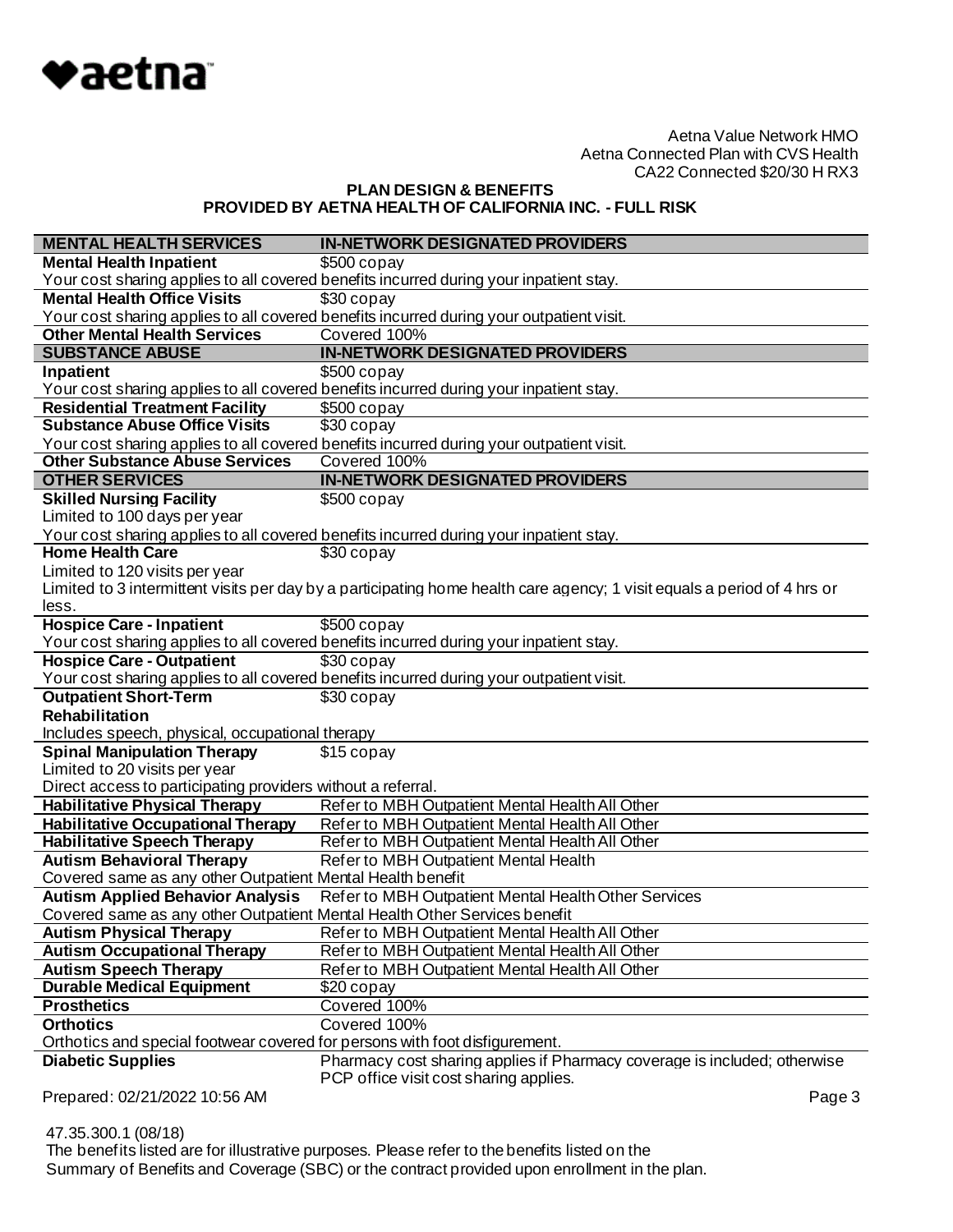

## **PLAN DESIGN & BENEFITS PROVIDED BY AETNA HEALTH OF CALIFORNIA INC. - FULL RISK**

| Women's Contraceptive drugs and                                               | Covered 100%                                                                                                              |
|-------------------------------------------------------------------------------|---------------------------------------------------------------------------------------------------------------------------|
| devices not obtainable at a                                                   |                                                                                                                           |
| pharmacy                                                                      |                                                                                                                           |
| <b>Affordable Care Act mandated</b>                                           | Covered 100%                                                                                                              |
| <b>Women's Contraceptives</b>                                                 |                                                                                                                           |
| <b>Infusion Therapy</b>                                                       | $\overline{$30}$ copay                                                                                                    |
| Administered in the home or                                                   |                                                                                                                           |
| physician's office                                                            |                                                                                                                           |
| <b>Infusion Therapy</b>                                                       | Your cost sharing is based on the type of service and where it is performed                                               |
| Administered in an outpatient hospital                                        |                                                                                                                           |
| department or freestanding facility                                           |                                                                                                                           |
| <b>Transplants</b>                                                            | $$500$ copay                                                                                                              |
|                                                                               | Preferred coverage is provided at an IOE contracted facility only.                                                        |
| <b>Bariatric Surgery</b>                                                      | $$500$ copay<br>Your cost sharing applies to all covered benefits incurred during your inpatient stay.                    |
| <b>Acupuncture</b>                                                            | $$20$ copay                                                                                                               |
| Limited to 20 visits per year                                                 |                                                                                                                           |
| <b>FAMILY PLANNING</b>                                                        | <b>IN-NETWORK DESIGNATED PROVIDERS</b>                                                                                    |
| <b>Infertility Treatment</b>                                                  | Your cost sharing is based on the type of service and where it is performed                                               |
| Diagnosis and treatment of the underlying medical condition only.             |                                                                                                                           |
| <b>Fertility Preservation</b>                                                 | Your cost sharing is based on the type of service and where it is performed                                               |
| Includes coverage for cryopreservation and storage for iatrogenic infertility |                                                                                                                           |
|                                                                               | latrogenic infertility is infertility that may occur as a result of certain types of medical treatment                    |
| <b>Comprehensive Infertility Services</b> Not Covered                         |                                                                                                                           |
| Artificial insemination and ovulation induction                               |                                                                                                                           |
|                                                                               |                                                                                                                           |
| <b>Advanced Reproductive</b>                                                  | Not Covered                                                                                                               |
| <b>Technology (ART)</b>                                                       |                                                                                                                           |
|                                                                               | In-vitro fertilization (IVF), zygote intrafallopian transfer (ZIFT), gamete intrafallopian transfer (GIFT), cryopreserved |
|                                                                               | embryo transfers, intracytoplasmic sperm injection (ICSI), or ovum microsurgery                                           |
| Vasectomy                                                                     | Your cost sharing is based on the type of service and where it is performed                                               |
| <b>Tubal Ligation</b>                                                         | Covered 100%                                                                                                              |
| <b>PRESCRIPTION DRUG BENEFITS</b>                                             | <b>IN-NETWORK</b>                                                                                                         |
| <b>Pharmacy Plan Type</b>                                                     | Advanced Control Plan - Aetna                                                                                             |
| <b>Preferred Generic Drugs</b>                                                |                                                                                                                           |
| Retail                                                                        | \$10 copay                                                                                                                |
| <b>Mail Order</b>                                                             | \$20 copay                                                                                                                |
| <b>Preferred Brand-Name Drugs</b>                                             |                                                                                                                           |
| Retail                                                                        | \$30 copay                                                                                                                |
| <b>Mail Order</b><br>Non-Preferred Generic and Brand-Name Drugs               | \$60 copay                                                                                                                |
| Retail                                                                        | \$50 copay                                                                                                                |
| <b>Mail Order</b>                                                             | $$100$ copay                                                                                                              |
| <b>Specialty Drugs</b>                                                        |                                                                                                                           |
| <b>Preferred Specialty</b>                                                    | 30%                                                                                                                       |
|                                                                               | Maximum \$250                                                                                                             |
| <b>Non-Preferred Specialty</b>                                                | 30%                                                                                                                       |
|                                                                               | Maximum \$250                                                                                                             |
| Prepared: 02/21/2022 10:56 AM                                                 | Page 4                                                                                                                    |

47.35.300.1 (08/18)

 The benefits listed are for illustrative purposes. Please refer to the benefits listed on the Summary of Benefits and Coverage (SBC) or the contract provided upon enrollment in the plan.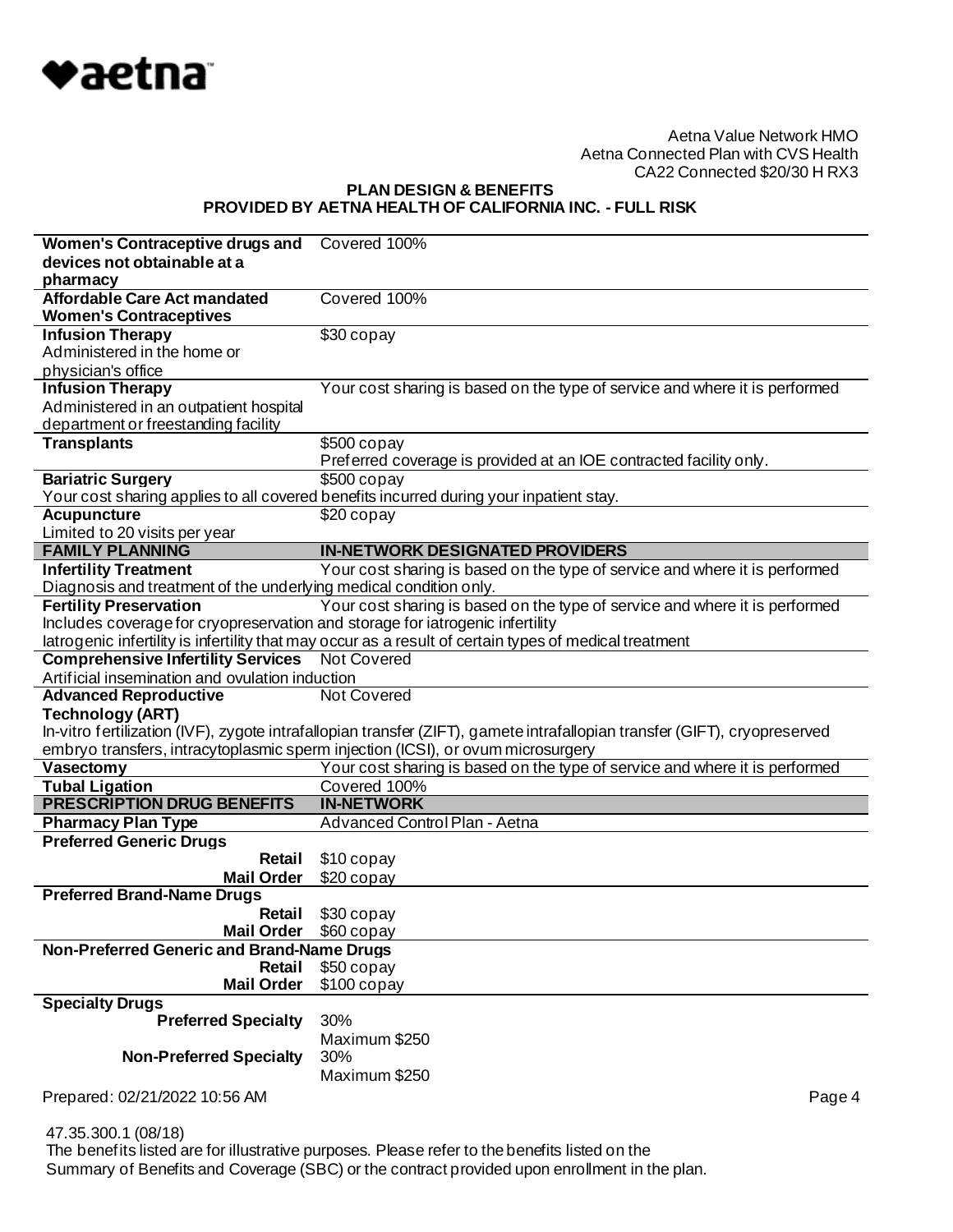

#### **PLAN DESIGN & BENEFITS PROVIDED BY AETNA HEALTH OF CALIFORNIA INC. - FULL RISK**

| <b>Pharmacy Day Supply and Requirements</b>                                                                           |                                                                           |  |
|-----------------------------------------------------------------------------------------------------------------------|---------------------------------------------------------------------------|--|
| Retail                                                                                                                | Up to a 30 day supply from Aetna Managed Pharmacy Network                 |  |
| <b>Mandatory Maintenance Choice</b>                                                                                   | After two retail fills, members are required to fill a 90-day supply of   |  |
|                                                                                                                       | maintenance drugs at CVS Caremark® Mail Service Pharmacy or at a CVS      |  |
|                                                                                                                       | Pharmacy. Otherwise, the member will be responsible for meeting a greater |  |
|                                                                                                                       | cost-sharing (i.e. penalty)                                               |  |
| Opt Out                                                                                                               | The member must notify us of whether they want to continue to fill at a   |  |
|                                                                                                                       | network retail pharmacy by calling the number on the member ID card.      |  |
| <b>Specialty</b>                                                                                                      | Up to a 30 day supply                                                     |  |
|                                                                                                                       | All prescription fills must be through our preferred specialty pharmacy   |  |
|                                                                                                                       | network.                                                                  |  |
|                                                                                                                       | Advanced Control Formulary Aetna Insured List                             |  |
| Choose Generics with Dispense as Written (DAW) override - The member pays the applicable copay. If the                |                                                                           |  |
| physician requires brand-name, member would pay brand-name copay. If the member requests brand-name when a            |                                                                           |  |
| generic is available, the member pays the applicable copay plus the difference between the generic price and the      |                                                                           |  |
| brand-name price.                                                                                                     |                                                                           |  |
| Plan Includes: Diabetic supplies and Contraceptive drugs and devices obtainable from a pharmacy.                      |                                                                           |  |
| Contraceptives covered up to a 12 month supply. Contraceptive copay strategy applies.                                 |                                                                           |  |
| Includes sexual dysfunction drugs for females and males, including daily dose, additional 6 tablets a month for males |                                                                           |  |
| for erectile dysfunction.                                                                                             |                                                                           |  |

Oral fertility drugs included.

A limited list of over-the-counter medications are covered when filled with a prescription.

Oral chemotherapy drugs covered 100%

Precertification and quantity limits included

Step Therapy included

Seasonal Vaccinations covered 100% in-network

Preventive Vaccinations covered 100% in-network

One transition fill allowed within 90 days of member's effective date

Affordable Care Act mandated female contraceptives and preventive medications covered 100% in-network.

### **GENERAL PROVISIONS**

**Dependents Eligibility** Spouse, children from birth to age 26 regardless of student status.

# **Exclusions and Limitations**

#### **Health benefits and health insurance plans are offered and/or underwritten by Aetna Health of California Inc. Each insurer has sole financial responsibility for its own products.**

This material is for information only. Health benefits plans contain exclusions and limitations.

Not all health services are covered. See plan documents for a complete description of benefits, exclusions, limitations and conditions of coverage. Plan features and availability may vary by location and are subject to change.

You may be responsible for the health care provider's full charges for any non-covered services, including circumstances where you have exceeded a benefit limit contained in the plan. Providers are independent contractors and are not our agents. Provider participation may change without notice. We do not provide care or guarantee access to health services.

Prepared: 02/21/2022 10:56 AM **Page 5** 

 47.35.300.1 (08/18) The benefits listed are for illustrative purposes. Please refer to the benefits listed on the Summary of Benefits and Coverage (SBC) or the contract provided upon enrollment in the plan.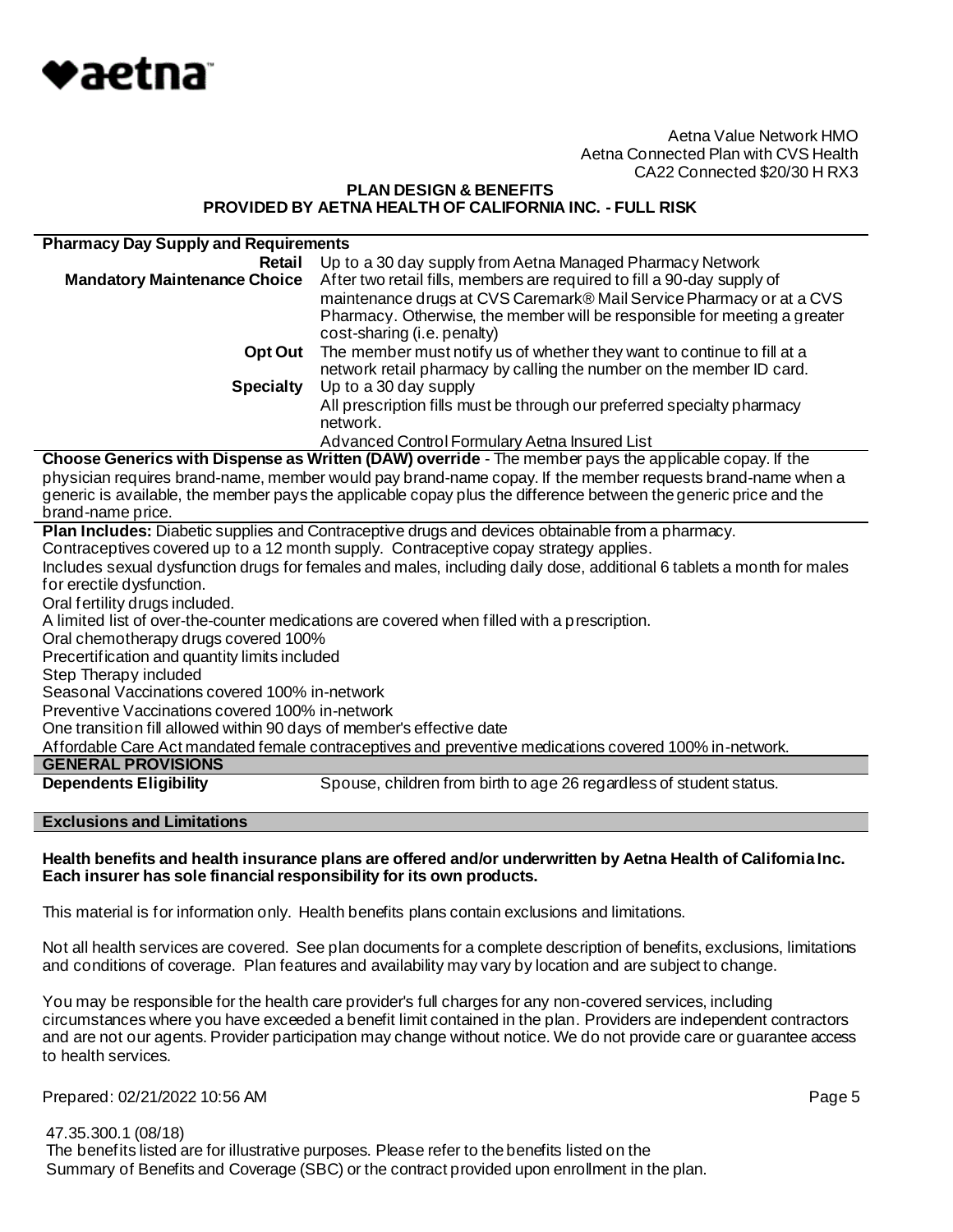

### **PLAN DESIGN & BENEFITS PROVIDED BY AETNA HEALTH OF CALIFORNIA INC. - FULL RISK**

The following is a list of services and supplies that are *generally* not covered. However, your plan documents may contain exceptions to this list based on state mandates or the plan design or rider(s) purchased by your employer.

• All medical and hospital services not specifically covered in, or which are limited or excluded by your plan documents.

• Cosmetic surgery, including breast reduction.

• Custodial care.

- Dental care and dental x-rays.
- Donor egg retrieval.
- Durable medical equipment.

• Experimental and investigational procedures, except for coverage for medically necessary routine patient care costs for members participating in a cancer clinical trial.

- Hearing aids.
- Home births.
- Immunizations for travel or work except where medically necessary or indicated.
- Implantable drugs and certain injectable drugs including injectable infertility drugs.

• Infertility services, including artificial insemination and advanced reproductive technologies such as IVF, ZIFT, GIFT,

- ICSI and other related services, unless specifically listed as covered in your plan documents.
- Long-term rehabilitation therapy.
- Non-medically necessary services or supplies.
- Orthotics except diabetic orthotics.

• Outpatient prescription drugs (except for treatment of diabetes), unless covered by a prescription plan rider and overthe-counter medications (except as provided in a hospital) and supplies.

- Radial keratotomy or related procedures.
- Reversal of sterilization.

• Services for the treatment of sexual dysfunction or inadequacies including therapy, supplies or counseling or prescription drugs.

- Special duty nursing.
- Therapy or rehabilitation other than those listed as covered.
- Treatment of behavioral disorders.

• Weight control services including surgical procedures, medical treatments, weight control/loss programs, dietary regimens and supplements, appetite suppressants and other medications; food or food supplements, exercise programs, exercise or other equipment; and other services and supplies that are primarily intended to control weight or treat obesity, including Morbid Obesity, or for the purpose of weight reduction, regardless of the existence of comorbid conditions.

In case of emergency, call 911 or your local emergency hotline, or go directly to an emergency care facility.

**If you require language assistance, please call the Member Services number located on your ID card, and you will be connected with the language line if needed; or you may dial direct at 1-888-982-3862 (140 languages are available. You must ask for an interpreter). TDD 1-800-628-3323 (hearing impaired only).**

**Si requiere la asistencia de un representante que hable su idioma, por favor llame al número de Servicios al Miembro que aparece en su tarjeta de identificación y se le comunicará con la línea de idiomas si es necesario; de lo contrario, puede llamar directamente al 1-888-982-3862 (140 idiomas disponibles. Debe pedir un intérprete). TDD-1-800-628-3323 (sólo para las personas con impedimentos auditivos).**

Prepared: 02/21/2022 10:56 AM **Page 6** 

47.35.300.1 (08/18)

 The benefits listed are for illustrative purposes. Please refer to the benefits listed on the Summary of Benefits and Coverage (SBC) or the contract provided upon enrollment in the plan.